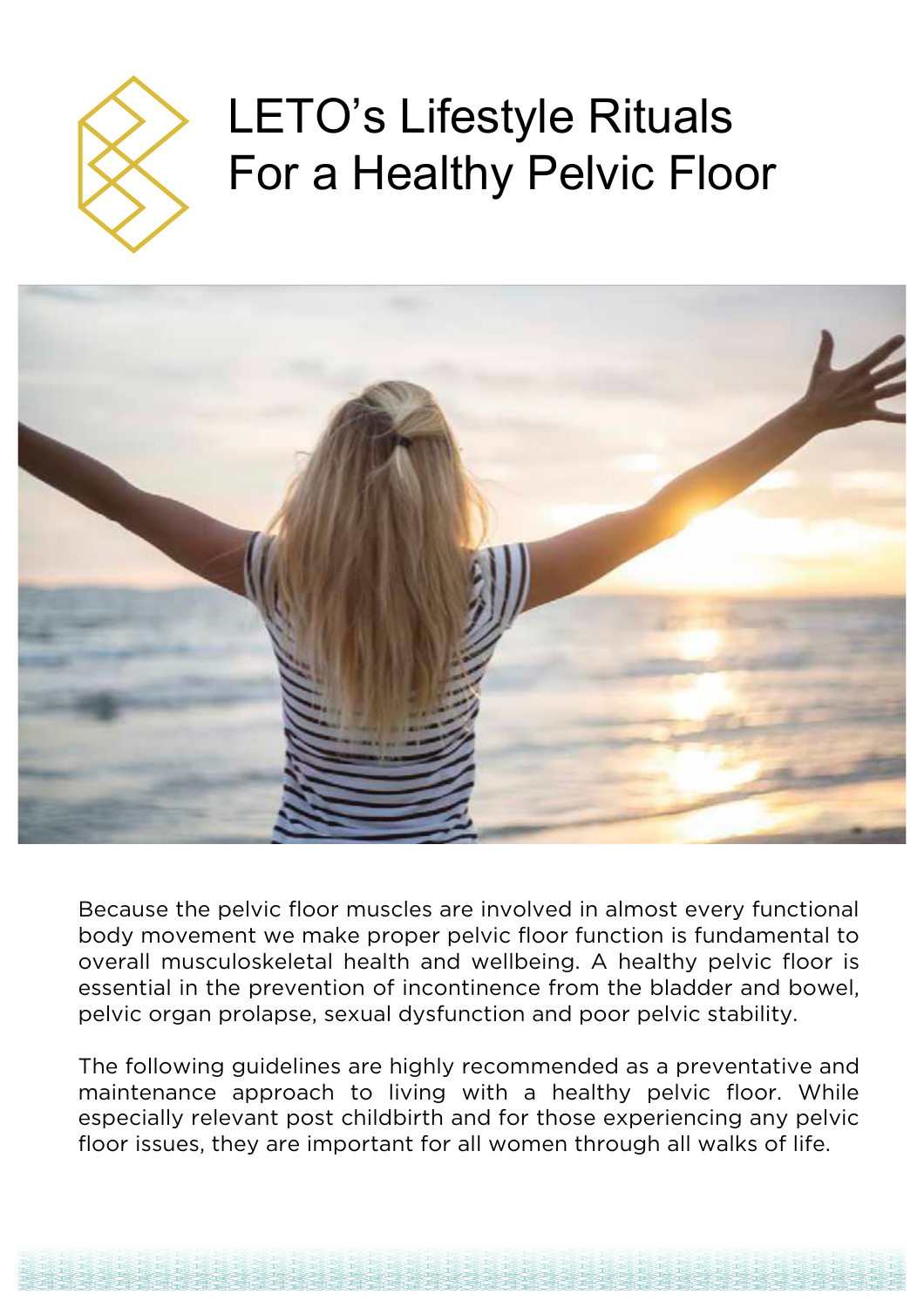## *1. Take Regular Exercise*

Swimming, walking, cycling and light weights are all good forms of exercise for your pelvic floor muscles. Use good posture, exhale with every effort and draw up your pelvic floor during exercise to help reduce downward pressure.

If you experience or are at risk of developing pelvic floor problems and have not yet been checked by a Women's Health Physiotherapist then avoid high impact or high intensity exercise such as running, doing box jumps, burpees etc. that are causing leakage and could cause further damage. Sit-ups, crunches, full plank and heavy weights also put downward pressure on the pelvic floor and should also be avoided.

If you are experiencing problems during low-impact exercise then STOP exercise altogether and get checked by a Women's Health Physiotherapist.

### *2. Integrate pelvic floor exercises into your daily rituals*

Pelvic floor exercises (often called kegel exercises) are simple pelvic exercises that strengthen the pelvic floor and are one of the most effective treatments for incontinence issues. They are also recommended as a healthy daily ritual especially relative to pregnancy and aging.

Try and incorporate the following pelvic floor exercises below into your daily routine. These can be done while lying in bed, brushing your teeth, enjoying a cup of tea or coffee, preparing meals, taking the tube or while walking. Multi-tasking at its best! Consider downloading an app that reminds you to perform your exercises. This may help motivate you and encourage good habit formation:

- Gently tighten the pelvic floor muscles by imagining you are trying to stop urine and wind at the same time
- Tighten and relax quickly 10 times in a row
- Tighten and hold for 10 seconds 10 times in a row whilst using proper breathing techniques:
	- 1. Breathe in then out
	- 2. Gently draw up through the pelvic floor
	- 3. Continue to breathe as you maintain contraction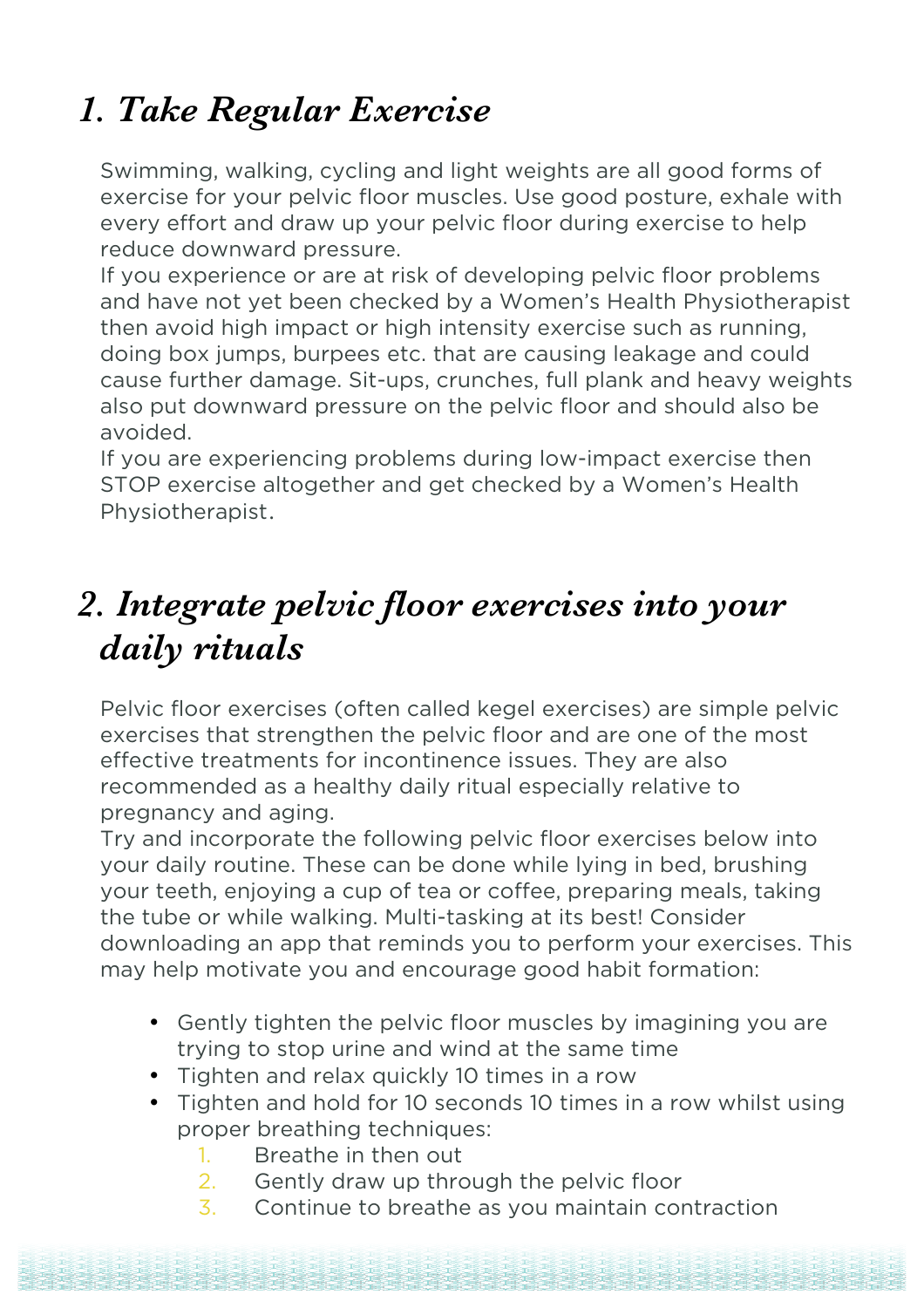Tighten your pelvic floor muscles when you feel you might be about to leak – pull up the muscles before you cough, sneeze, laugh or lift anything heavy. Your control will gradually improve. Exercising your pelvic floor should not show at all externally. You should not pull your tummy in excessively, squeeze your legs together, tighten your buttocks or hold your breath.

Performing these exercises once per day will maintain the pelvic floor strength you currently have. During pregnancy and for 6 months following childbirth this should be increased to 3 times per day. If you are experiencing any pelvic floor issues the frequency should also be increased.

We would not expect our teeth to look nice if we never brushed them or expect to have a flat stomach if we never exercised, so we can't expect our pelvic floor to just work without doing anything! It takes time for exercise to make muscles stronger. You are unlikely to notice any improvement for several weeks - so stick at it!

#### *3. Prevent Constipation*

Don't ignore constipation. Chronic constipation puts pressure on the pelvic floor.

The following advice may help prevent and alleviate constipation. If you continue to experience problems you should make an appointment with a women's health physiotherapist.

- By drinking more fluids and eating more fiber stools should be soft and easier to pass. At Beyondhealth we believe that a diet based on a diversity of fresh, seasonal and locally grown whole foods is the best approach for everyone. We promote the use of minimally processed food, and believe that home-prepared meals, shared and enjoyed with others, contribute greatly to physical and mental wellbeing.
- Some prescribed medicines may contribute to constipation. You may need to make allowances for this in your diet but please discuss with your doctor.
- Don't rely on laxatives. Try using natural products e.g. linseed, seeded fruit etc.
- Exercise helps to stimulate intestinal activity, thereby encouraging regular bowel habits.
- Eat breakfast straight away after getting up. This allows your gastrocolic reflex time to work so that you may be able to